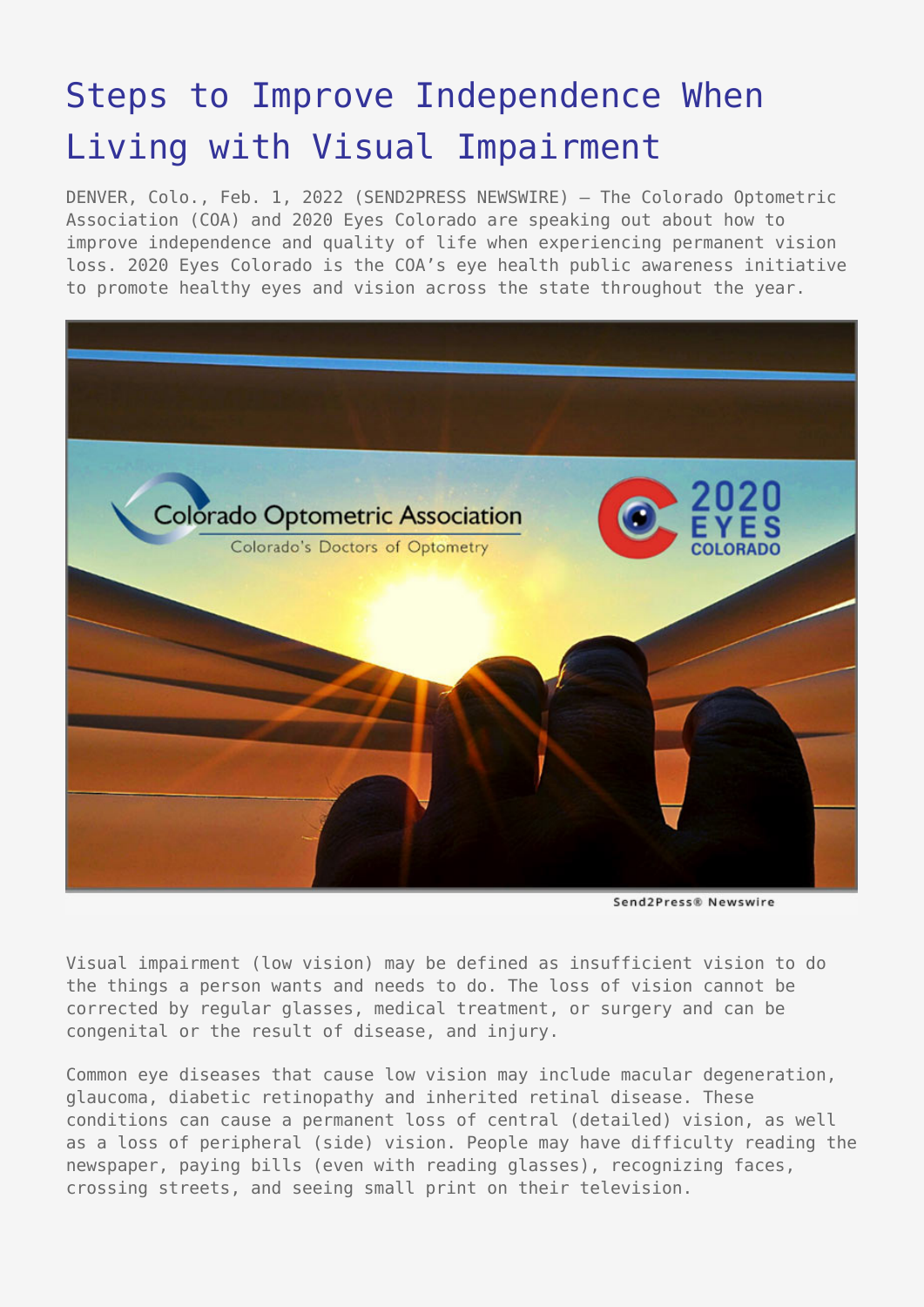Low vision care (also referred to as Vision Rehabilitation) helps people with low vision function as fully and independently as possible by providing devices, information, and technology.

#### **Step 1: Get an Eye Exam by your Eye Care Professional**

A thorough eye examination is imperative to diagnose the reason for your decrease in vision. The eye doctor will ensure that the patient is:

- evaluated for ocular and systemic disease
- receives proper medical treatment for any eye disease
- has the best eye glass prescription possible

Due to the underlying eye disease, new glasses cannot restore vision to a level that allows you see detail (small & fine print, faces, etc.) like you did before. The eye care professional may refer out to an optometrist specializing in low vision care. Also, requesting a referral for low vision rehabilitation is an option, if there is difficulty performing daily activities.

## **Step 2: The Low Vision Evaluation**

A low vision exam with an optometrist specializing in low vision care, takes about one to two hours and is different than a typical eye exam. The low vision evaluation will focus on how the patient functions with the remaining vision and find strategies to maximize any remaining vision.

Patients can use the time during their low vision exam to discuss and understand their own specific vision goals and challenges. For example, improving facial recognition, writing, reading, color identification, and more. Bring any current glasses, magnifiers, or other low vision devices currently used, whether they are helpful or not.

## **Step 3: Discuss How to Make Reading Easier**

A conversation about how to make reading with low vision easier can produce great results. A low vision specialist can make suggestions to address specific needs. For instance, a student might require a way to read notes on a whiteboard while in class and they can troubleshoot the challenges around this together.

## **Basic Modifications for Reading:**

- Improve overhead & task lighting.
- Use of increased magnification such as stronger reading glasses, hand-held and stand magnifiers, hand-held and spectacle mounted telescopes, and electronic video magnifiers.
- Use of auditory and large print accessibility features on your smartphone, tablet, and desk-top computers.
- Use of audiobooks through the National Library of Congress Talking Book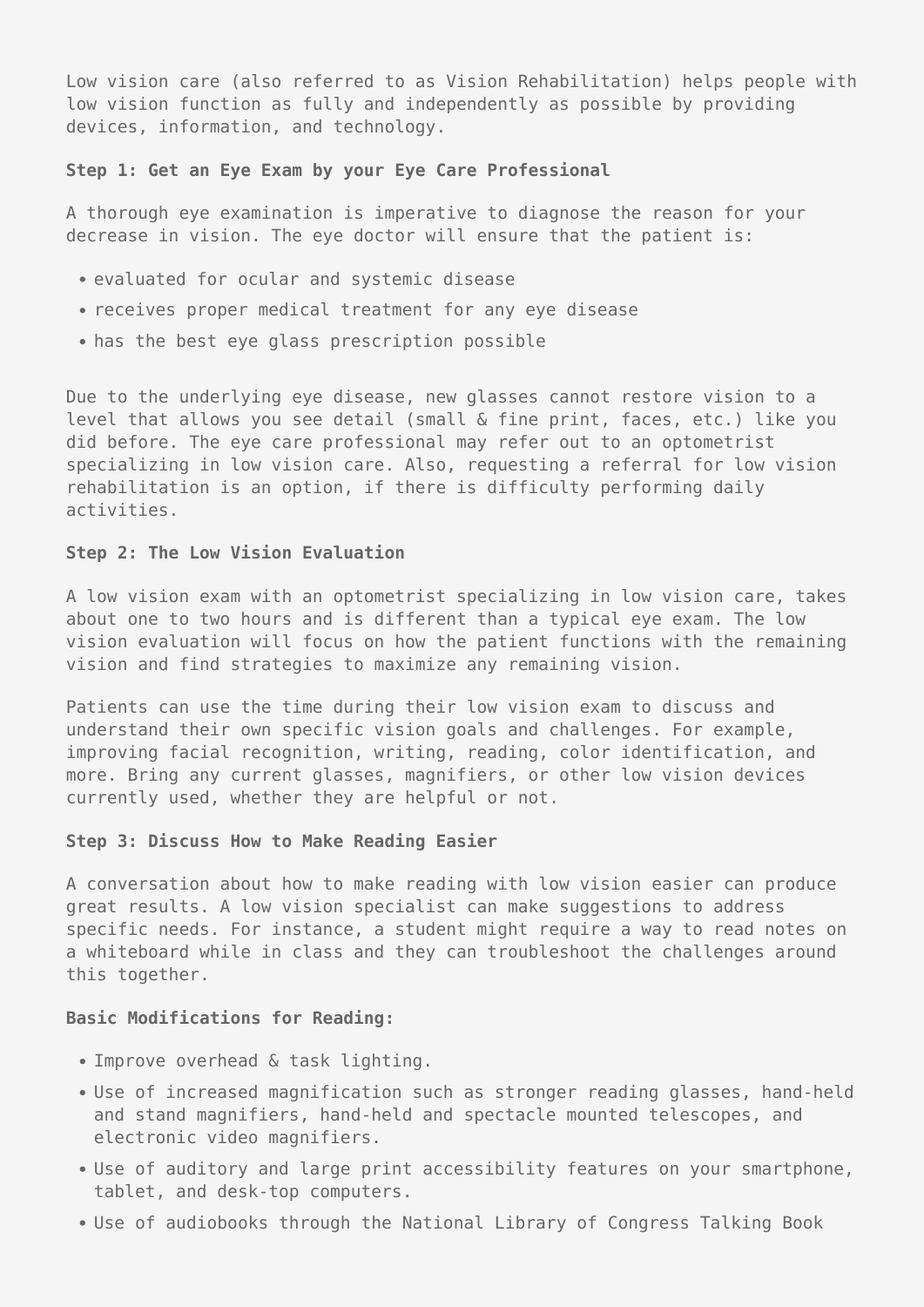program.

# **Step 4: Discuss How to Improve Quality of Life at Home & Work**

The eye doctor may refer a low vision patient to a:

- Certified Vision Rehabilitation Teacher
- Occupational Therapist who specializes in working with the visually impaired
- Certified Orientation and Mobility Specialist

These professionals work with the patient in their home, community, and workplace to ensure safety and independence.

Obtaining additional strategies and modifications are critical for maintaining independence. Adjustments and organizational practices can make a huge difference. The following techniques are commonly offered, but this is also the patient's chance to troubleshoot any current issues arising at home or work:

- Improve over-head and task lighting. Consistent lighting at home can reduce the risk of falls and disorganization.
- Use contrasting colors to help identity steps, railings, knobs, switches, and anything else that is difficult to detect visually.
- Remove hazards like rugs, cords, bulky furniture, or anything that could cause a fall or injury.
- Use large print labels and tactile dots to help identify objects, numbers on the oven or microwave, telephone, remote control, and computer keyboard.
- Create an organizational system to keep track of personal items.
- Label medications or use a color code system for identifying prescription and over the counter medications.
- Troubleshoot any challenges that prevent access to a healthy diet high in nutrient dense foods like leafy greens, berries, fish, nuts, and more.

For many people dealing with permanent vision loss, they feel they "CAN'T" do the things they want and need to do. With proper vision rehabilitation services, people will have many options to improve their quality of life and independence. Talk with an eye care professional today and ask for a referral to an optometrist specializing in low vision care.

Colorado's low vision specialists are listed below. Or find a Colorado optometrist [here](https://colorado.aoa.org/doctor-locator-search) —<https://colorado.aoa.org/doctor-locator-search>

## **COLORADO'S LOW VISION SPECIALISTS**

**Kara Hanson, OD, FAAO**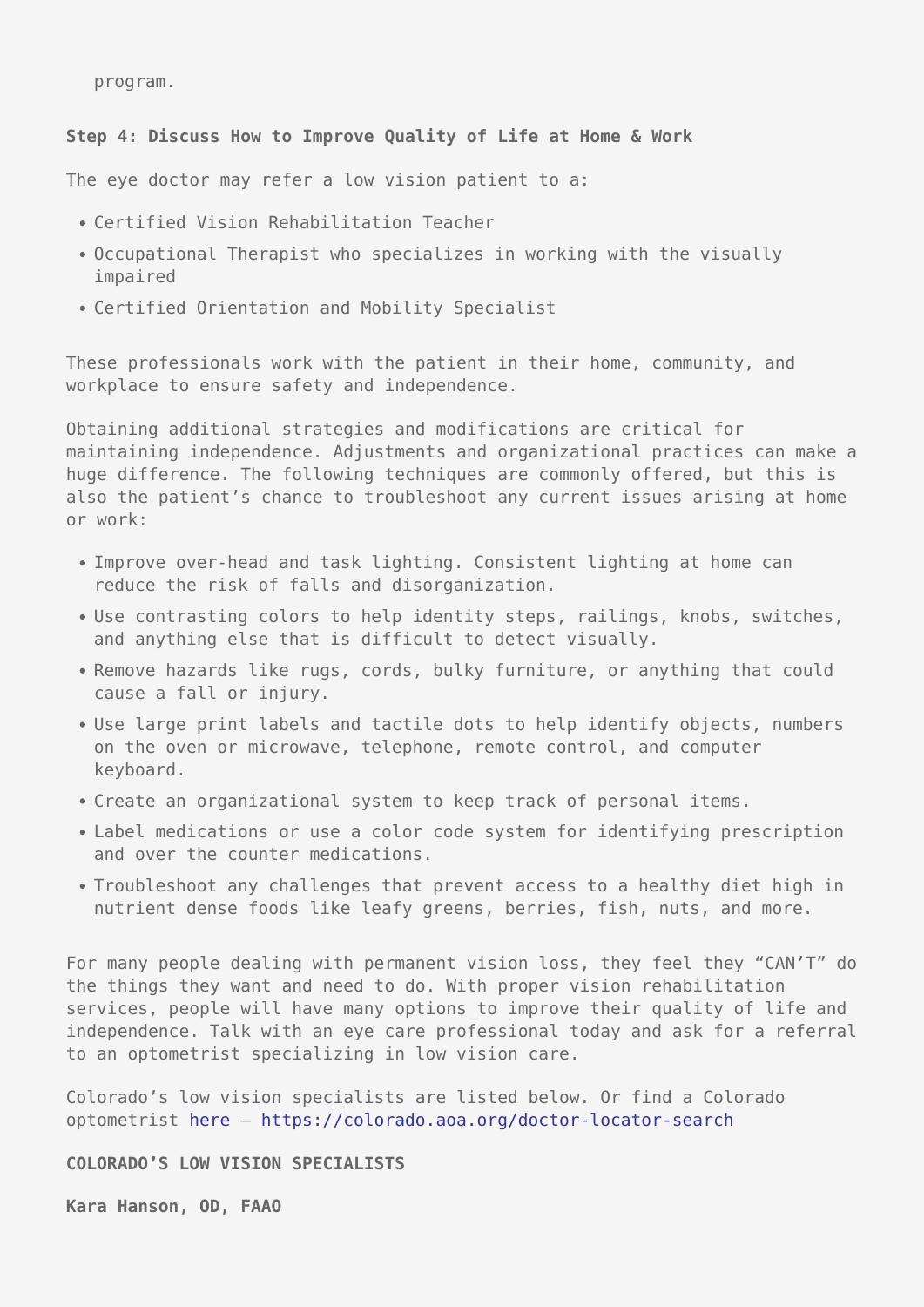UCH-Sue Anschutz Rodgers Eye Center 1675 Aurora Ct

Aurora, CO 80045

720-848-2020

**David Lewerenz, OD, FAAO, Clinical Diplomate in Low Vision, American Academy of Optometry**

UCH-Sue Anschutz Rodgers Eye Center 1675 Aurora Ct

Aurora, CO 80045

720-848-2020

**Dr. David Simpson**

UCH-Sue Anschutz Rodgers Eye Center 1675 Aurora Ct

Aurora, CO 80045

720-848-2020

**Shannon Kessler, OD, FAAO**

VA Eastern CO Healthcare System 14400 E Jewell Ave

Denver, CO 80012

303-283-5386

**Brian Meier, OD**

49 W. Mill Street

Bayfield, CO 81122

970-884-2020

**George Hertneky, OD**

212 Cameron St

Brush, CO 80723

970-842-5166

**Eddy Najjar, OD**

7500 South University Blvd., Unit 104

Centennial, CO 80122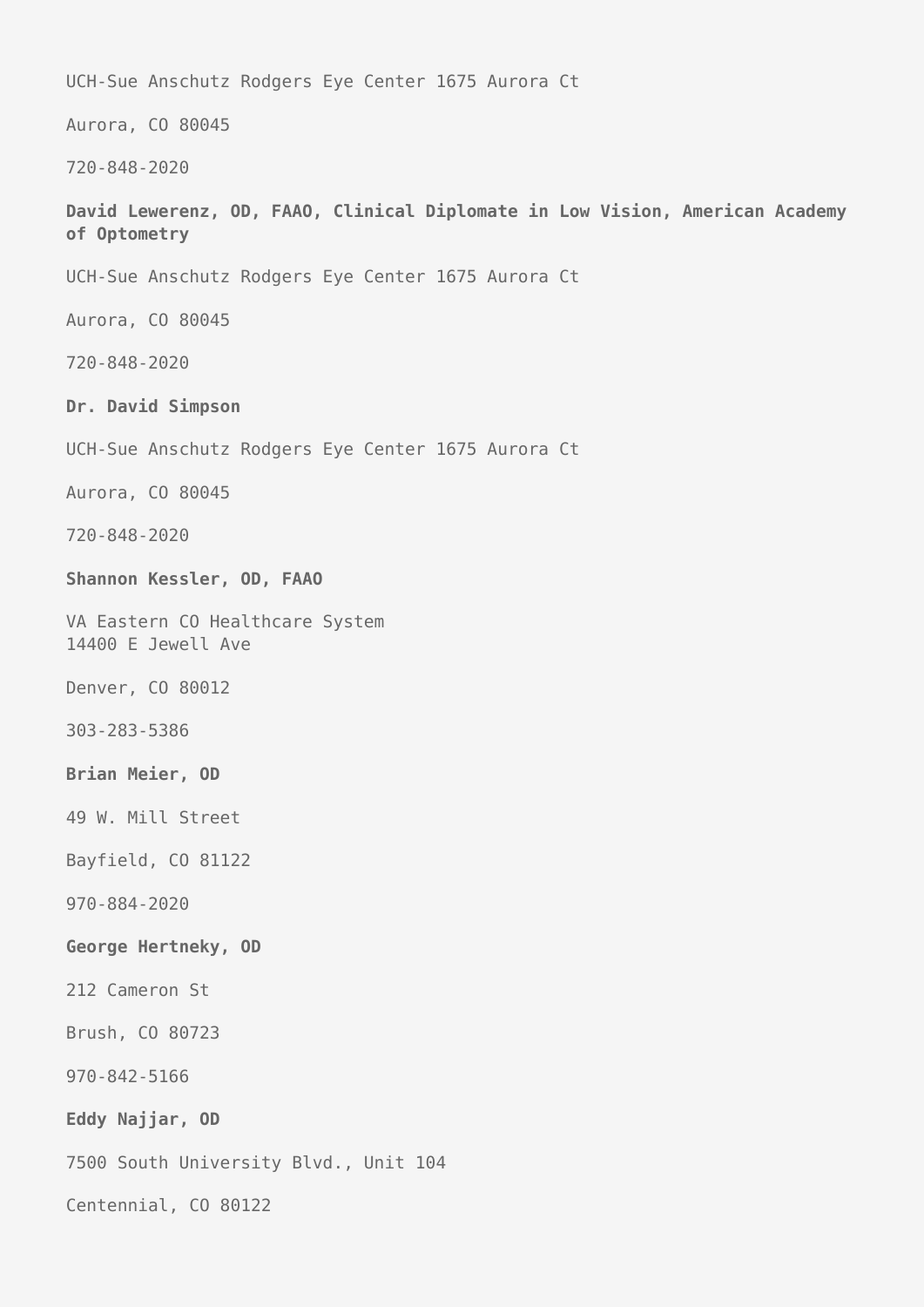720-389-8023 **Craig Eckroth, OD** 450 Pershing St., Suite 100 Craig, CO 81625 970-824-3488 **Dr. Gregg Pusateri** 5614 N Union Blvd Colorado Springs, CO 80918 719-471-3200 **Margaret "Molly" Dixon, OD, FAAO** 320 E. Fontanero, #201 Colorado Springs, CO 80907 719-599-2020 **Deanna Alexander, OD, FAAO** 702 W Drake Rd, Bldg B Ft. Collins, CO 80526 970-221-4811 **Jennifer Zwelling, OD, FAAO** Valley Vision 904 Pitkin Ave Glenwood Springs, CO 81601 970-945-2020 **Dale Lervick, OD, FAAO** 7586 W Jewell Ave # 104 Lakewood, CO 80232 303-233-7575 **Kirk Matoba, OD**